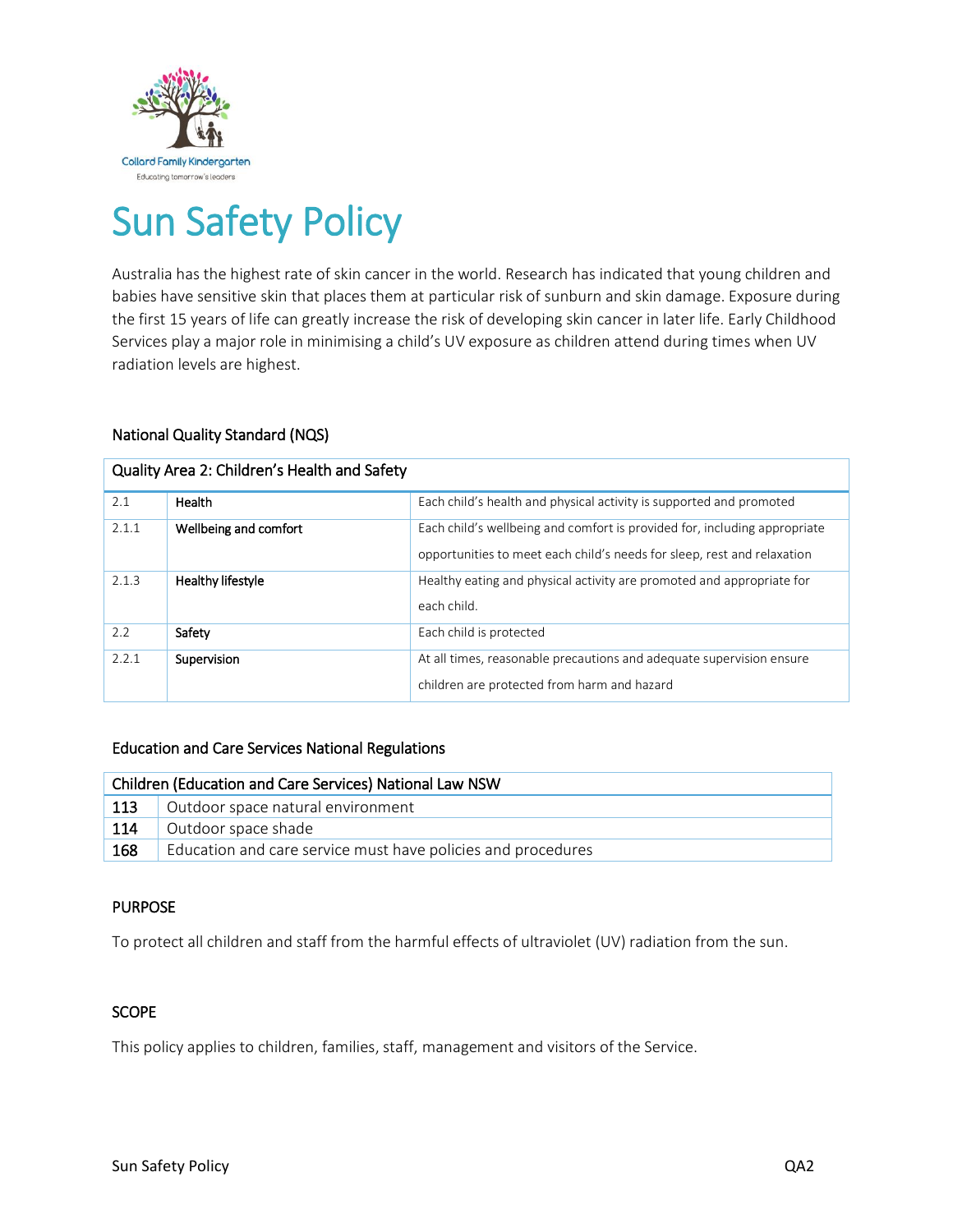

### IMPLEMENTATION

Some sun exposure is important for vitamin D which is essential for healthy bones and muscles, and for general health. But too much sun can cause skin and eye damage and skin cancer. Sun exposure during childhood and adolescence is a major factor in determining future skin cancer risk.

## Outdoors Play

- From October to March sun protection is required at all times.
- Extra sun protection is needed between 11am and 3pm and during this period outdoor activities should be set up in the shaded areas.
- From April to September (excluding June and July) outdoor activity can take place at any time. However, from 10am – 2pm sun protection is required.
- In June and July sun protection is not required. Extra care is needed for all children who have very fair skin.
- Sun protection measures will be considered when planning excursions and incursions.

### Shade

- All outdoor activities will be planned to occur in shaded areas. Play activities will be set up in the shade and moved throughout the day to take advantage of shade patterns.
- The Service will provide and maintain adequate shade for outdoor play.
- Shade options can include a combination of portable, natural and built shade.
- Regular shade assessments should be conducted to monitor existing shade structures and assist in planning for additional shade

#### **Hats**

- Staff and children are required to wear sun safe hats that protect their face, neck and ears.
- A sun safe hat is: Legionnaire hat. Bucket hat with a deep crown and brim size of at least 5cm (adults 6cm). Broad brimmed hat with a brim size of at least 6cm (adults 7.5cm).

## Please note: Baseball caps or visors do not provide enough sun protection and therefore are not recommended.

 Children without a sun safe hat will be asked to play in an area protected from the sun (e.g. under shade, veranda or indoors) or can be provided with a spare hat.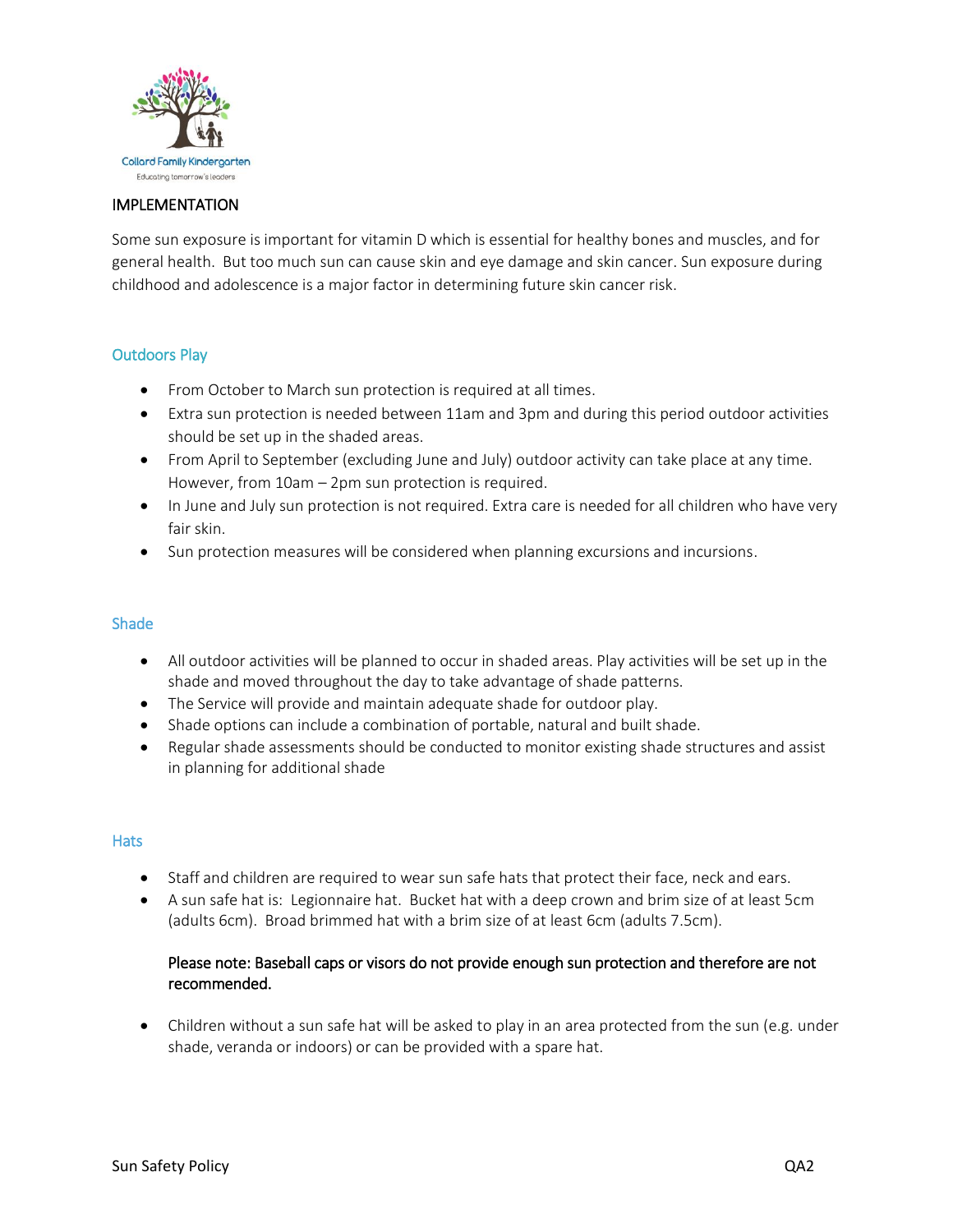

### Clothing

- When outdoors, staff and children will wear sun safe clothing that covers as much of the skin (especially the shoulders, back and stomach) as possible.
- This includes wearing: Loose fitting shirts and dresses with sleeves and collars or covered neckline. Longer style skirts, shorts and trousers.
- Children who are not wearing sun safe clothing can be provided with spare clothing or will be required to play under the verandah or in the shade.

# Please note: Midriff, crop or singlet tops do not provide enough sun protection and therefore are not recommended.

#### **Sunscreen**

- Staff and children will apply SPF30+ broad-spectrum water-resistant sunscreen 20 minutes before going outdoors and reapply every 2 hours.
- Sunscreen is stored in a cool, dry place and the use-by-date monitored.
- Sunscreen safety check will be recorded.

#### **Babies**

- Babies under 12 months will not be exposed to direct sunlight and are to remain in dense shade when outside.
- They will wear sun safe hats and clothing and small amounts of SPF30+ broad-spectrum waterresistant sunscreen may be applied to their exposed skin.

# Role Modelling

Staff will act as role models and demonstrate sun safe behaviour by:

- **Wearing a sun safe hat (see Hats).**
- **Wearing sun safe clothing (see Clothing).**
- Applying SPF30+ broad-spectrum water-resistant sunscreen 20 minutes before going outdoors.
- **Using and promoting shade.**
- Wearing sunglasses that meet the Australian Standard1067 (optional).
- **Families and visitors are encouraged to role model positive sun safe behaviour.**
- Record the UV Rating on a daily basis and throughout the day.

## Education and Information